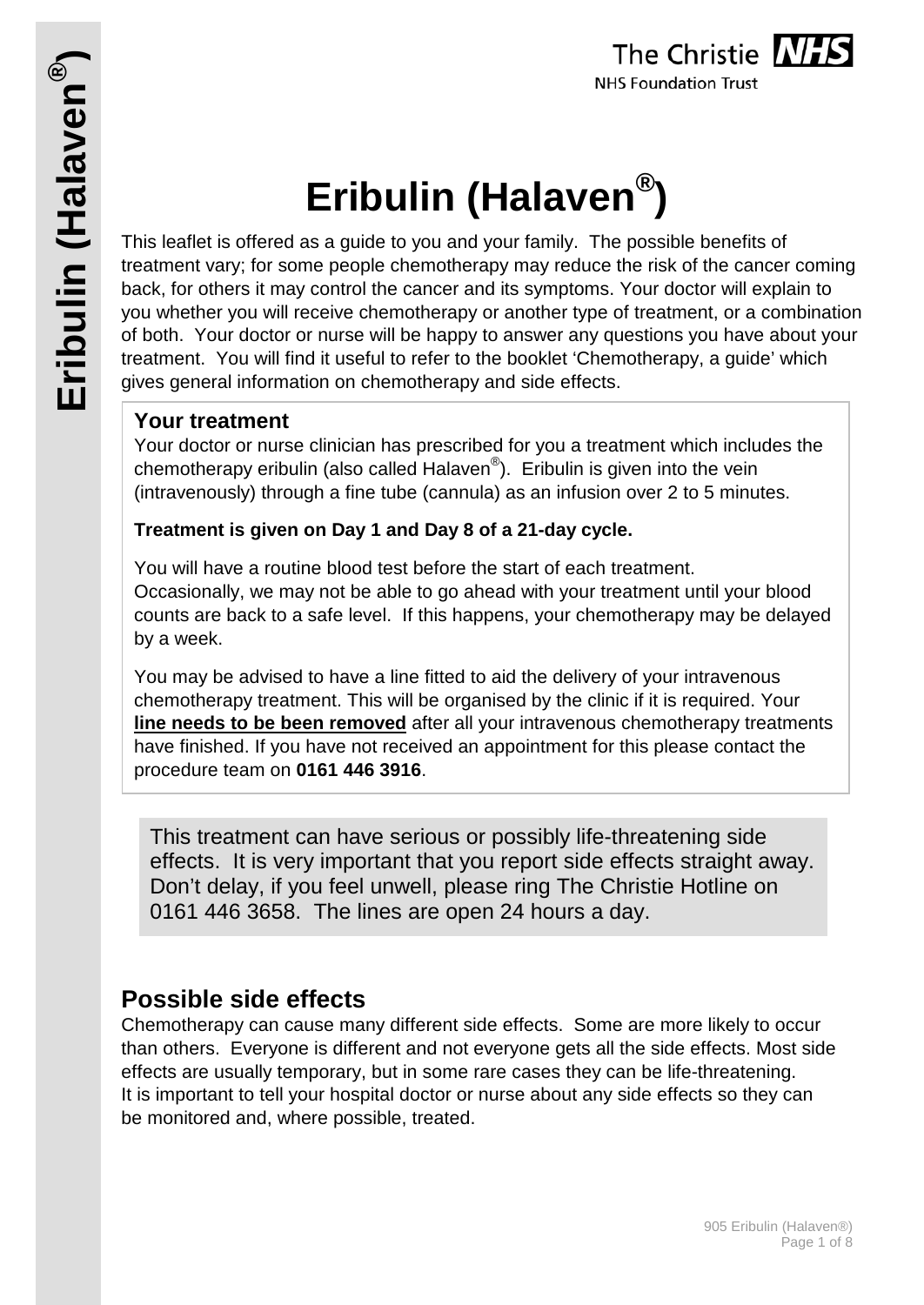#### • **Increased risk of serious infection**

You are vulnerable to infection while you are having chemotherapy. Minor infections can become life-threatening in a matter of hours if left untreated. Symptoms of infection include fever, shivering, sweats, sore throat, diarrhoea, discomfort when you pass urine, cough or breathlessness. We recommend that you use a **digital** thermometer so you can check your temperature. You can buy one from your local chemist.

#### **If you feel unwell, you have symptoms of an infection or your temperature is 37.5ºC or above, or below 36ºC contact The Christie Hotline straight away**.

#### • **Bruising or bleeding**

This treatment can reduce the production of platelets which help the blood clot. Let your doctor know if you have any unexplained bruising or bleeding, such as nosebleeds, bloodspots or rashes on the skin, and bleeding gums. You may need a platelet transfusion.

#### • **Anaemia (low number of red blood cells)**

While having this treatment you may become anaemic. This may make you feel tired and breathless. Let your doctor or nurse know if these symptoms are a problem. You may need a blood transfusion.

#### **Common side effects (more than 1 in 10)**

#### • **Tingling and numbness in fingers and toes**

This is due to the effect of the chemotherapy on the nerves and is known as peripheral neuropathy. You may also notice that you have difficulty doing up buttons or similar tasks. Tell your doctor if you notice any numbness or tingling in your hands or feet. This usually improves a few months after treatment has finished although this may be permanent.

#### • **Nausea and vomiting (sickness)**

The severity of this varies from person to person. Anti-sickness medication may be given along with your chemotherapy to prevent this. You may also be given antisickness tablets to take at home. If you continue to feel or be sick, contact your GP or this hospital, because your anti-sickness medication may need to be changed or increased.

#### • **Diarrhoea**

If this becomes a problem at any point during your treatment, please contact The Christie Hotline for advice. **If you develop severe diarrhoea, it is important to contact the hospital on 0161 446 3658 straight away as this may be the sign of a serious infection. Don't delay!**

#### • **Constipation**

It is very common to become constipated. Try to drink plenty of fluids and eat foods high in fibre. Ask the staff for a copy of Eating: help yourself which has useful ideas about diet when you are having treatment.

#### • **Hair loss**

Your hair may thin, or you may lose hair from your head. This usually starts after your first or second cycle of chemotherapy. It is almost always temporary and your hair should grow back after your chemotherapy ends. Very rarely, hair loss may be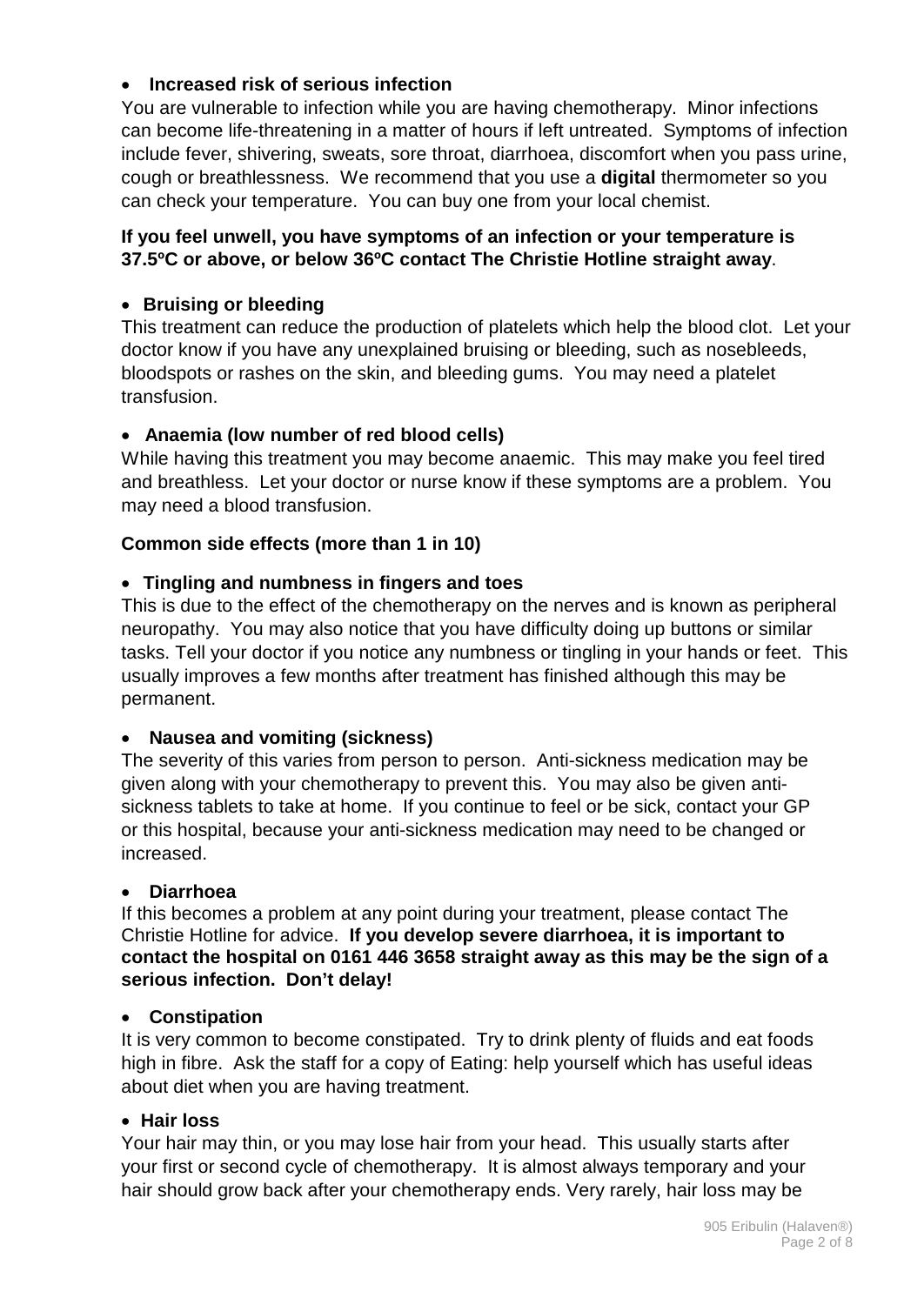permanent. If you would like an appointment with the wig service, this can be arranged for you by visiting the cancer information centre. It is a good idea to get your wig before you lose a lot of hair which you can then match to your natural colour. Ask the staff for a copy of the 'Wig fitting service at The Christie'.

The Maggie's Centre runs a Talking Heads hair loss support workshop for anyone who is anticipating or experiencing hair loss (both men and women). These sessions cover the practicalities of hair loss as well as offering support with its emotional impact. Contact Maggie's on **0161 641 4848** or email **manchester@maggiescentres.org**

#### • **Lethargy**

Some chemotherapy may make you feel tired and lacking in energy. It can be frustrating when you feel unable to cope with routine tasks. You may benefit from additional support during your treatment. Gentle exercise, such as walking, can however be beneficial. Complementary therapies may be helpful. Speak to your nurse or doctor for further information.

#### • **Joint and muscle pain**

Pain in the joints (also called arthralgia) or muscles (also called myalgia) can be a temporary side effect while having chemotherapy. It is important to tell the doctor or nurse about this so that appropriate painkillers can be prescribed.

#### • **Decreased appetite and weight loss**

You may find that your appetite reduces. If this becomes a problem for you, speak to your doctor or nurse about any additional support that may help.

#### • **Headache**

You may experience headaches. If you have headaches, tell your doctor or nurse about this so that appropriate painkillers can be prescribed.

#### • **Fast heart rate/flushing**

Eribulin can cause changes in your heartbeat. If you feel there are any changes in your heart rate or you have palpitations, contact The Christie Hotline straight away.

#### • **Sore mouth**

Your mouth may become sore or dry, or you may notice small mouth ulcers during this treatment. Drinking plenty of fluids and cleaning your teeth regularly and gently with a soft toothbrush can help to reduce the risk of this happening. We can prescribe a mouthwash for you to use during treatment. You can dilute this with water if your mouth is sore. Ask your doctor or nurse for further advice. There is also general mouth care information in the chemotherapy booklet. If you continue to have a sore mouth, contact The Christie Hotline.

#### • **Heartburn**

Chemotherapy treatment can cause indigestion and reflux. If you experience this please contact The Christie Hotline. Heartburn can be treated with medication from your GP.

#### • **Liver function**

Your liver may be temporarily affected. Eribulin may cause changes in the way that your liver works. Your doctor will monitor this carefully and check your bloods at each treatment.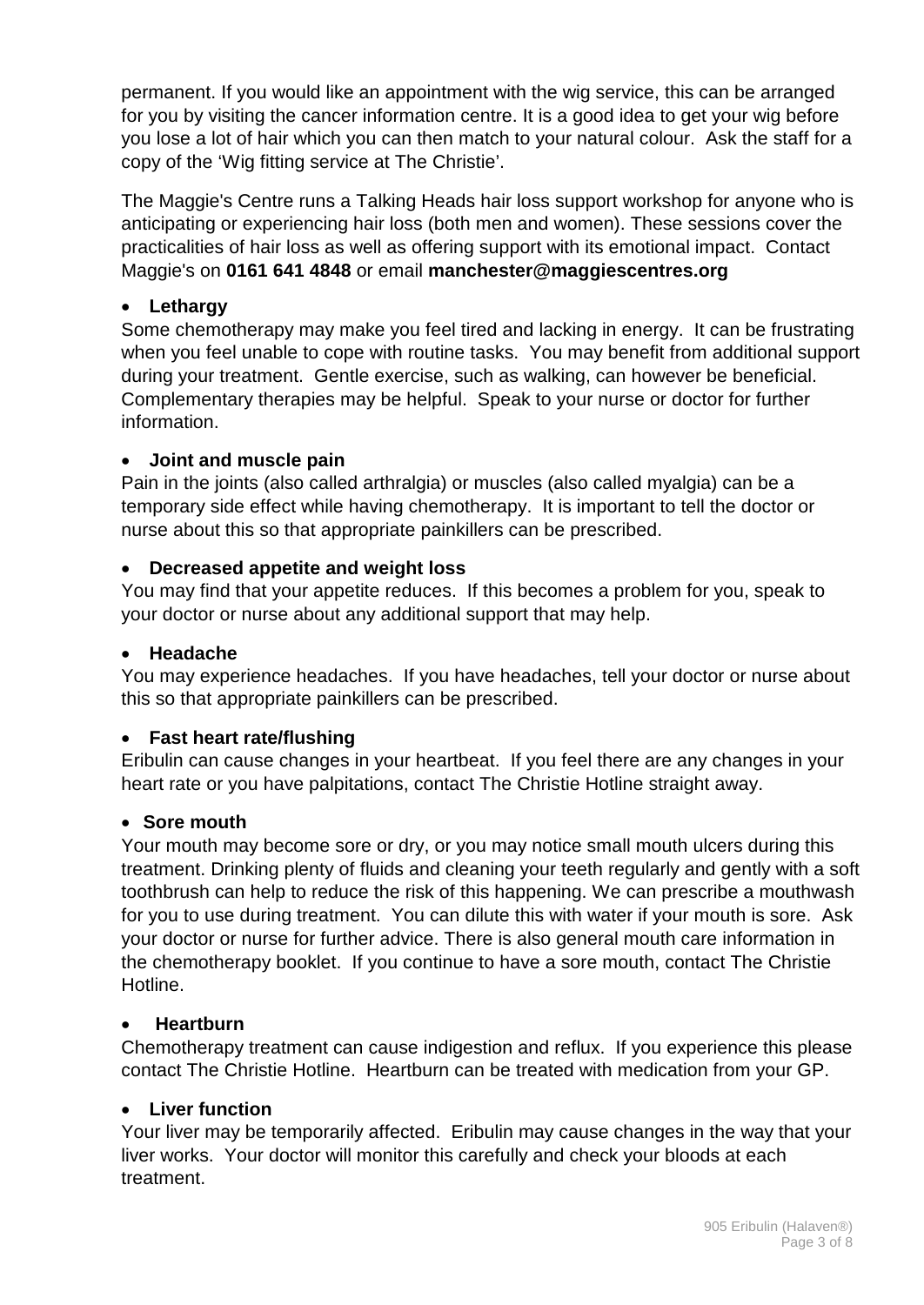#### • **Changes in nails**

Your nails may become brittle and their texture or colour may change. The changes in the nails should gradually grow out when the treatment has finished. The nail may also lift from the nail bed. If this happens, be very diligent with hand washing. Contact the hospital straight away if you notice any discharge or oozing from the nail. Acrylic nails are not recommended.

#### • **Strange taste**

Chemotherapy can often leave a strange, metallic taste in your mouth. It can also make food seem tasteless and bland. Normal taste will usually come back after the treatment finishes. Ask the staff for dietary booklets which you may find helpful.

#### • **For female patients only**

#### **Loss of periods**

Due to the effect of chemotherapy on the ovaries, you may find that your periods become irregular or stop. This is more likely in women over the age of 40 when most women will notice some change in their periods. It is less common in women under the age of 40 but does still happen and can result in significant menopausal symptoms (see section below). Even if your periods stop completely during chemotherapy your periods may come back several years later. This means that you may be able to become pregnant even many years after chemotherapy. It is very important to use contraception if you don't want to get pregnant.

#### **Menopausal symptoms**

When the ovaries stop working due to chemotherapy or during a natural menopause most women experience symptoms such as hot flushes, sweats (night and day) and vaginal dryness. These hormonal changes can make the vagina feel as though it has shrunk and become less easy to stretch. This is called vaginal atrophy and can result in discomfort, pain on sexual intercourse, itching and recurrent urine infections. If your ovaries don't start to work again the vaginal symptoms can be permanent, although the flushes and sweats tend to reduce and stop over a small number of years. Some women who have already gone through the menopause may notice their symptoms worsening for a time after chemotherapy.

The vaginal symptoms can start early and the longer they are left the harder they can be to treat. Please contact your specialist nurse either in clinic or by phone when the symptoms first develop if you would like help. Symptoms can be managed in several ways including gels, pessaries and sometimes local oestrogen replacement. You may also find it helpful to request the booklet 'Menopausal symptoms and breast cancer' by Breast Cancer Care (either from your breast care nurse, the cancer information centre at The Christie or online).

#### **Uncommon side effects (less than 1 in 10)**

#### • **Dizziness**

Eribulin can cause dizziness. If you feel dizzy or unsteady do not drive or operate machinery.

#### • **Skin rash**

You may develop a skin rash. This is usually mild and easily treated. Please tell your doctor on your next visit to the hospital.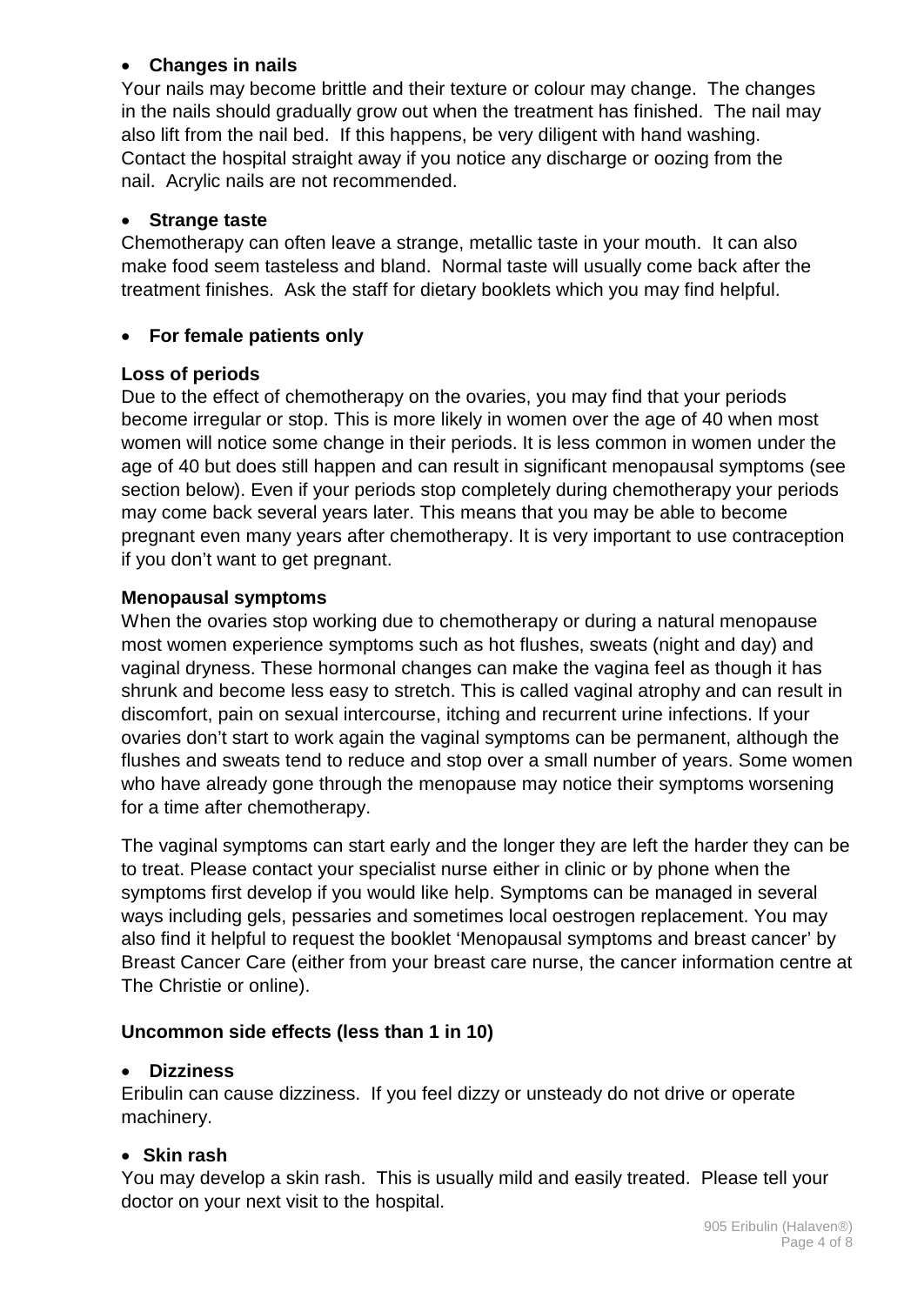#### • **Increased sensitivity to the sun**

Your skin will tan/burn in the sun more easily. Sit in the shade, avoid too much sun and use sunblock cream/hats.

#### • **Increased production of tears or soreness to the eyes**

If your eyes become sore or irritable, speak to your doctor about your symptoms.

#### • **Problems sleeping**

Your chemotherapy may affect your sleeping pattern. If this becomes a problem for you, speak to your doctor or nurse for advice.

#### • **Fluid retention**

The chemotherapy may cause fluid retention, so that your hands and feet become swollen. This will be temporary but if you experience this, contact your hospital doctor or nurse.

#### • **Flu-like symptoms & headaches**

Occasionally you may have a sore or runny nose during your treatment, or cold or flu-like symptoms.

#### • **Abdominal pain/swelling**

Chemotherapy can cause stomach pain (abdominal pain) and you may experience swelling or bloating in your stomach area (abdominal swelling). If you experience this, contact your hospital doctor or nurse for advice.

#### • **Respiratory symptoms/difficulty breathing**

You may find that you are short of breath, have difficulty breathing or develop a cough. If you experience these symptoms, contact your hospital doctor or nurse.

#### **Rare side effects (less than 1 in 100)**

#### • **Ringing in the ears (tinnitus)**

If you develop this symptom, please tell your doctor.

#### • **Blood clots**

During chemotherapy you are more at risk of developing blood clots in the legs (deep vein thrombosis or DVT) or lungs (pulmonary embolism or PE). Occasionally these clots can be life-threatening. To help prevent clots, keep mobile and drink plenty of nonalcoholic fluids.

#### • **Pneumonia**

You are vulnerable to infections while you are having chemotherapy including pneumonia (chest infections). Symptoms of pneumonia include fever, cough and breathlessness. If you experience any of these symptoms, you should contact your hospital doctor or nurse.

#### • **Renal impairment**

Your kidneys may be temporarily affected. Eribulin may cause changes in the way that your kidneys work. Your doctor will monitor this carefully and check your bloods at each treatment.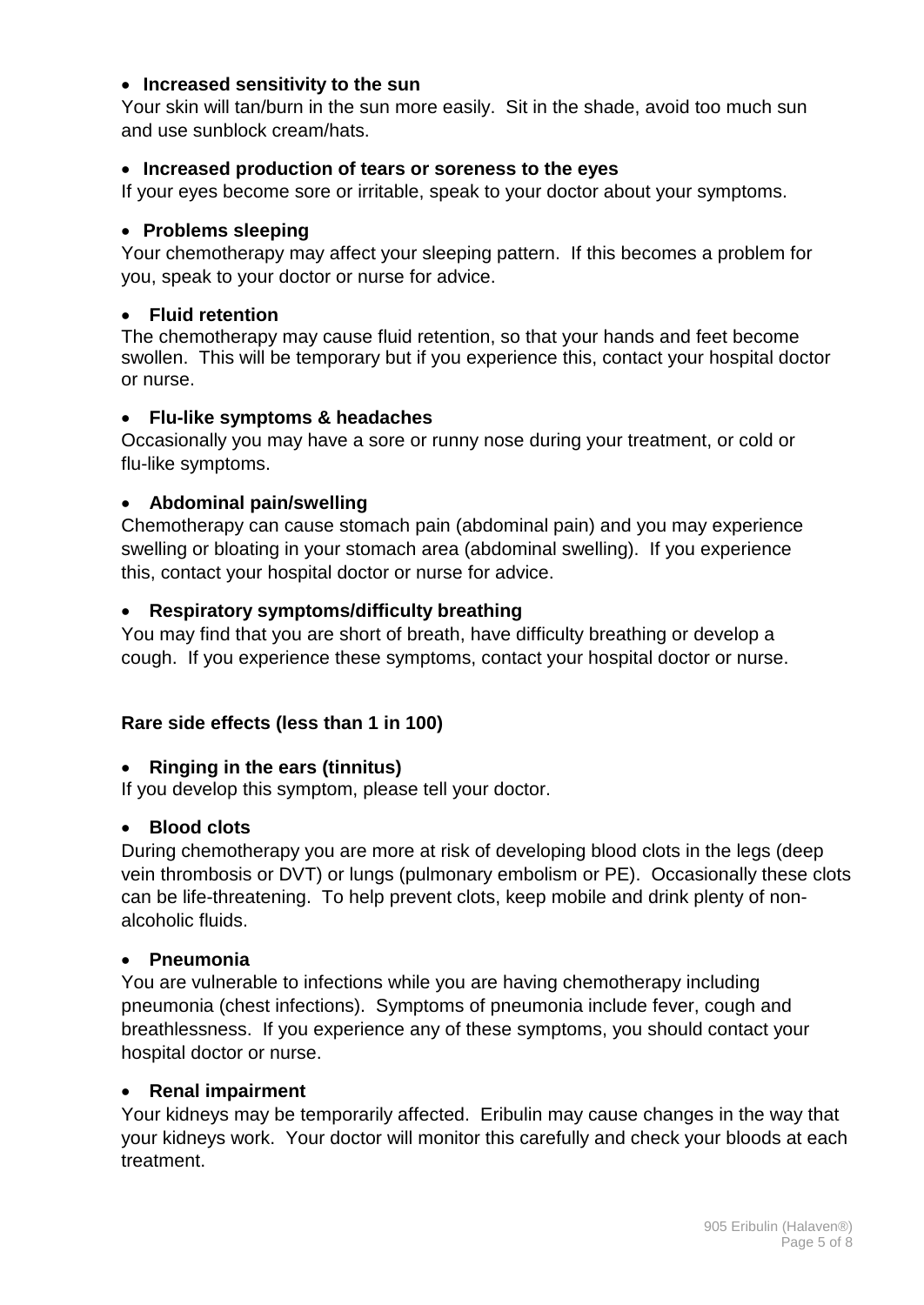#### • **Angioedema**

This is the swelling of the deeper layers of the skin and it is usually caused by a build-up of fluid. The swelling can be severe and it can affect any part of the body like the hands, feet, eyes, lips and genitals. Tell your doctor if you have any of these symptoms. Medications, such as antihistamine and oral steroids can be used to relieve the swelling.

#### • **Extravasation**

Extravasation is when chemotherapy leaks outside the vein. If you develop redness, soreness or pain at the injection site **at any time** please let us know straight away.

#### **Serious and potentially life threatening side effects**

In a small proportion of patients chemotherapy can result in very severe side effects which may rarely result in death. The team caring for you will discuss the risk of these side effects with you.

**Other medicines**: Please ask your doctor at The Christie for advice about any other medication you are taking, including non-prescribed medicines, complementary therapies and herbal medicines.

# **Sex, contraception & fertility**

#### **Protecting your partner and contraception:**

We recommend that you or your partner use a condom during sexual intercourse while you are having the course of chemotherapy. Chemotherapy is dangerous to unborn babies and you should not try to become pregnant whilst you are having chemotherapy. Using a condom will also protect your partner from any chemotherapy drugs that may be present in the semen or vagina.

If you suspect that you may be pregnant please tell your doctor immediately.

**Fertility:** This chemotherapy may affect your ability to have children. Your doctor or nurse should have discussed this with you. If not, please ask them before you start treatment.

# **Late side effects**

Some side effects may become evident only after a number of years. In reaching any decision with you about treatment, the potential benefit you receive from treatment will be weighed against the risks of serious long term side effects to the heart, lungs, kidneys and bone marrow. With some drugs there is also a small but definite risk of developing another cancer. If any of these problems specifically applies to you, the doctor will discuss these with you and note this on your consent form.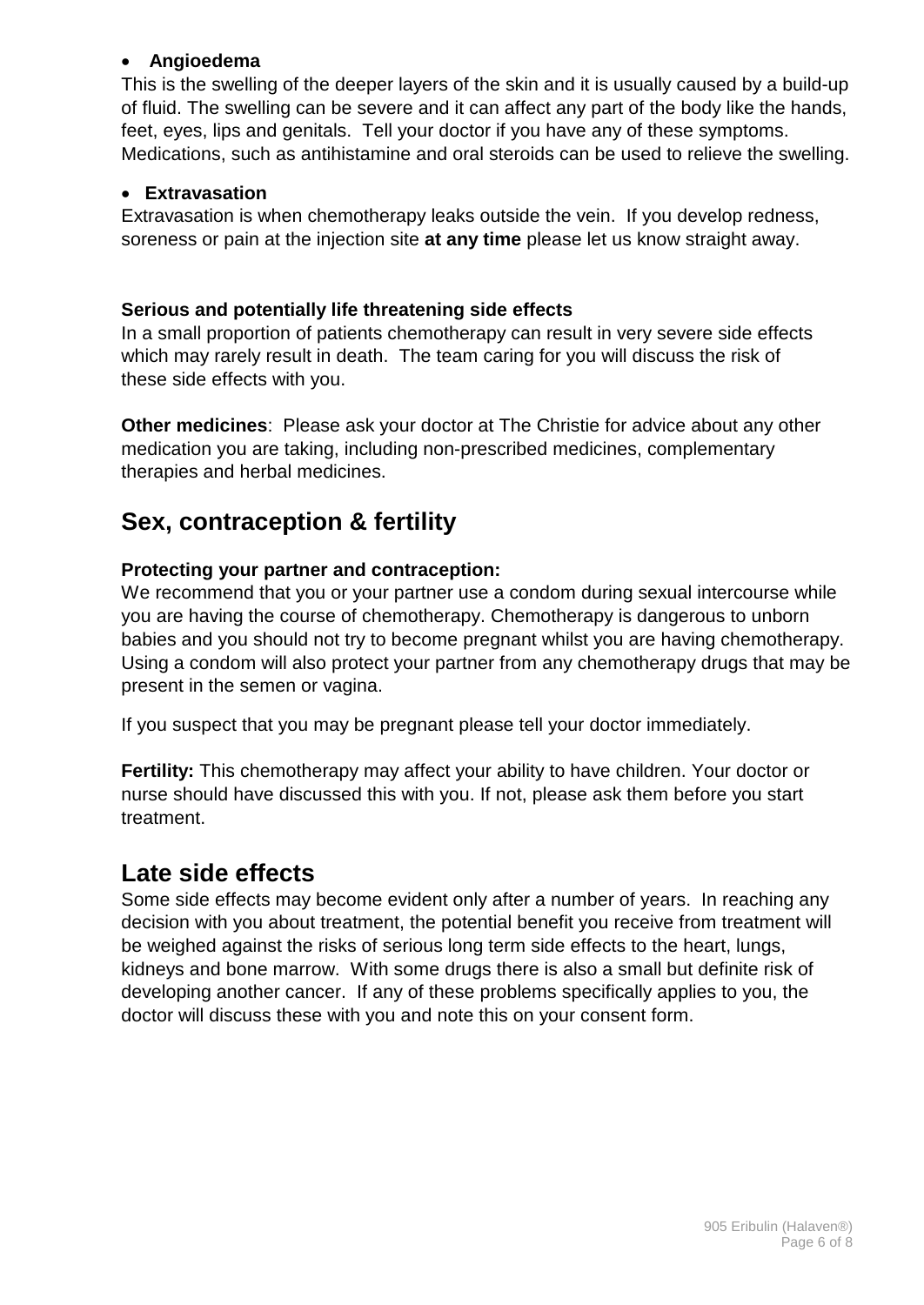# **Contacts**

If you have any general questions or concerns about your treatment, please ring the area where you are having treatment:

- Administration enquiries **0161 918 7606/7610**
- Chemotherapy nurse:
- Clinical trials unit **0161 918 7663**
- **•** Breast care nurses

For advice ring The Christie Hotline on **0161 446 3658** (24 hours)